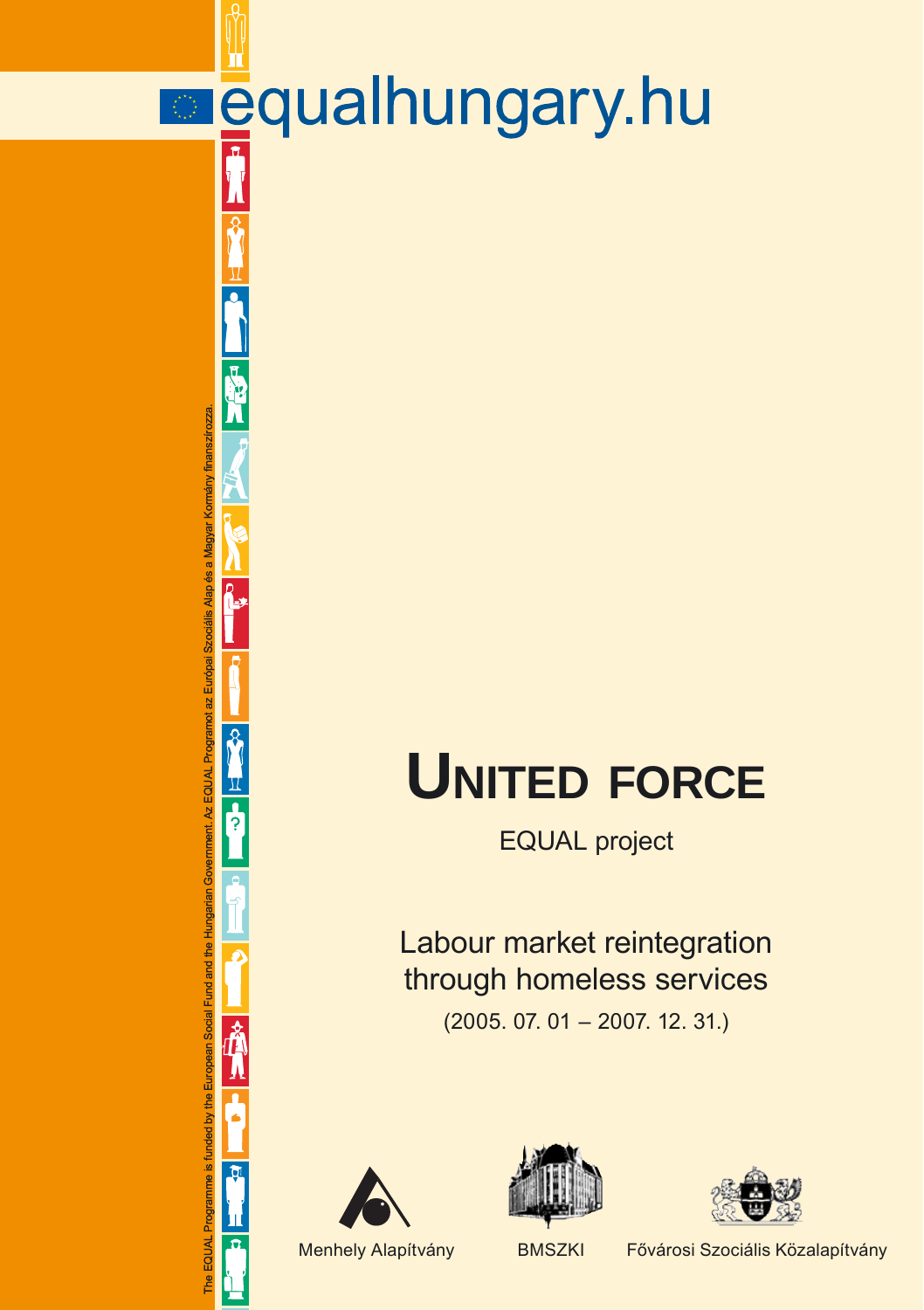### **THE PROJECT IS SUPPORTED BY:**

#### Magyarország célba ér





European Union The Hungarian Government

# **MEMBERS OF THE UNITED FORCE PARTNERSHIP:**



**BMSZKI**  Budapest, 1134, Dózsa György út 152. www.bmszki.hu



**Menhely Alapítvány** Budapest, 1082, Vajdahunyad u. 3. www.menhely.hu



Fővárosi Szociális Közalapítvány Budapest, 1052, Városház u. 9-11.

The leader of the partnership is also responsible for communication: **BMSZKI** Fehér Boróka Tel: +36 1 2389-527 feher.boroka@bmszki.hu

## **SUPERVISING BODIES**

Országos Foglalkoztatási Közalapítvány EQUAL Nemzeti Programiroda Budapest, 1037, Galagonya utca 5. www.ofa.hu



Nemzeti Fejlesztési Ügynökség HEFOP és EQUAL Közösségi Kezdeményezés Irányító Hatóság Budapest, 1133, Pozsonyi út 56. www.equalhungary.hu 2006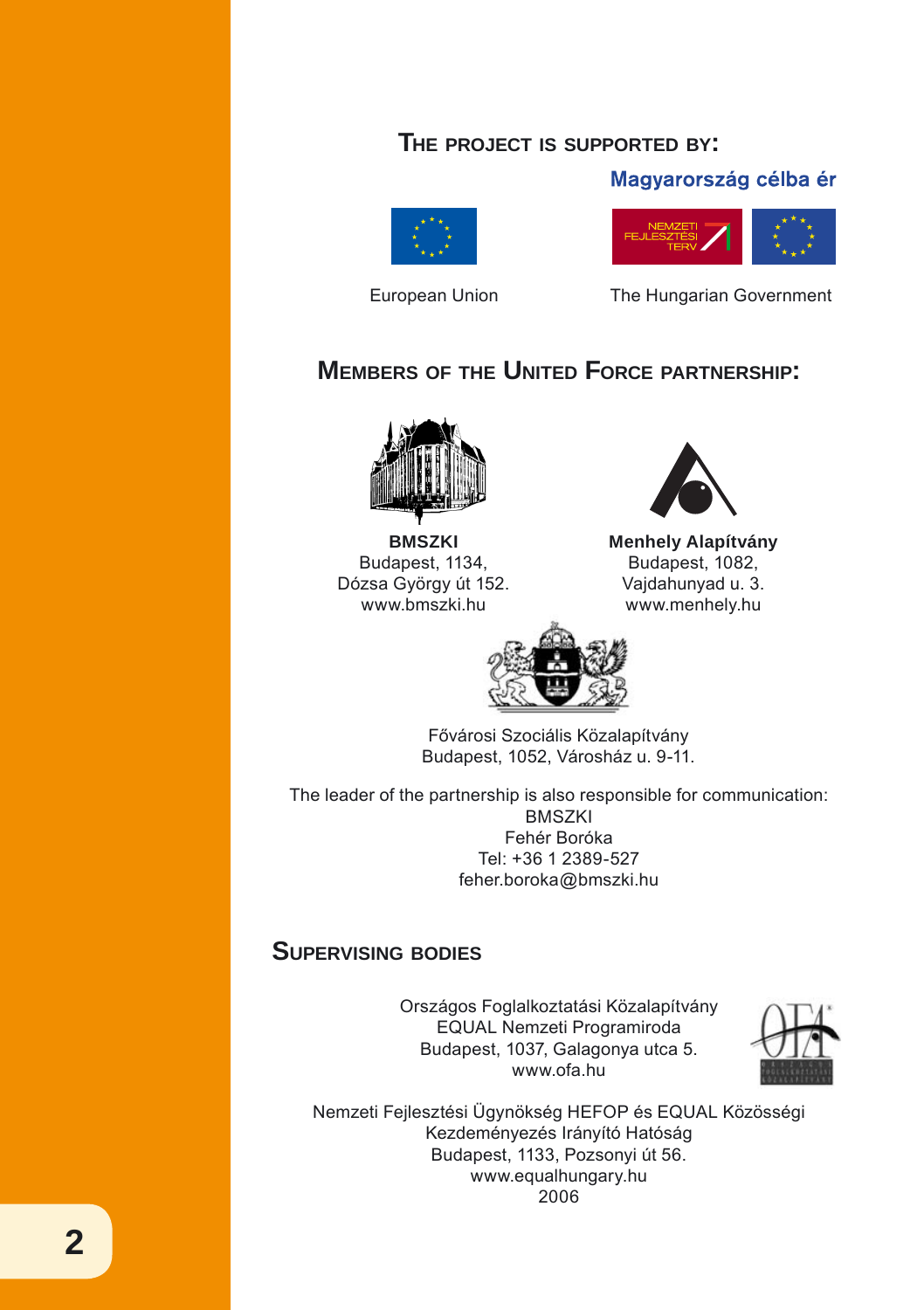## **THE GOAL OF THE PROJECT**

The goal of our project is to stimulate homeless people getting stuck in the services of homeless provision, as well as the system of service provision (including helping professionals) to help homeless people leave services and live an active, self-sustaining life as integrated members of society.

In today's Hungary, apart from the Roma, people with disabilities and low qualifications, one of the most endangered groups regarding unemployment is that of the homeless. As most homeless people face multiple disadvantages (on top of their lack of housing there are often also problems with unemployment, addiction, social isolation, psychological disorders), a complex system of social support has to be created to help them.

## **PROGRAM 1: TRAINING AND HELPING HOMELESS PEOPLE FIND EMPLOYMENT**

► Creating Job Centres (on two locations: helping homeless service users find jobs, write CVs, learn how to find and keep employment…).

► Creating and operating a Social Information Centre (SZIK) – providing a wide-range of information for both users and social workers, as well as legal and psychological advice.

#### **What do we know about homeless people?1**

- 63% are between 40-59 years old
- 45% only accomplished the primary 8 grades of school
- 46% considers themselves healthy enough to work
- 57% have some sort of work income
- there are more people with occasional jobs than with regular ones

► Needs assessment (assessing the needs of homeless people by several tests designed for this purpose).

<sup>1)</sup> Based on a study of 1411 homeless people, service users in one of BMSZKI's services, 2005. http://www.4inclusion.org/documents/documents.asp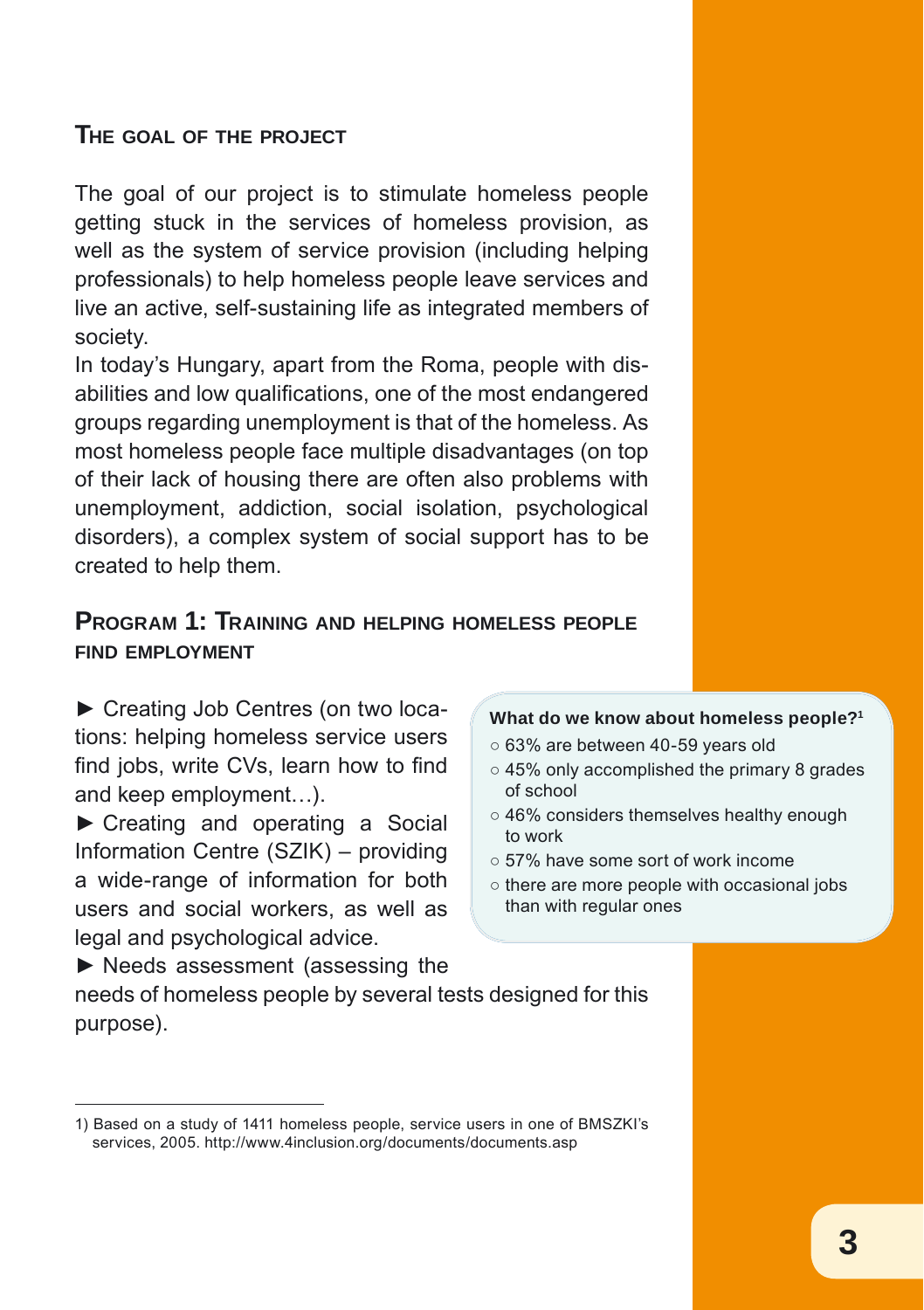► Trainings (recruiting candidates for specific skills trainings, supporting them before, during and after the training both individually and in groups).

► Creating and operating small IT centres in services (as well as teaching homeless people basic IT skills).

► Empowering the Fedél Nélkül (Roofless) streetpaper, disseminating the experiences and results of the project. (www.fedelnelkul.hu).

► Helping to create as well as supporting a new selfrepresentational association of homeless people.

| <b>Number of homeless people</b><br>participating in various<br>activities | As planned by<br>2007.12.31 | As of<br>2006.06.30 |
|----------------------------------------------------------------------------|-----------------------------|---------------------|
| Needs assessment                                                           | 1400                        | 900                 |
| Recruiting to skills training                                              | 350                         | 192                 |
| Preparing those chosen for skills<br>training                              | 175                         | 119                 |
| Individual and group support<br>during skills training                     | 125                         | 104                 |
| Job seeking training                                                       | 100                         | n.a. <sup>2</sup>   |
| Job keeping training                                                       | 140                         | n.a.                |
| Basic IT skills training                                                   | 60                          | 22                  |
| Job seekers in either job centres                                          | Not estimated               | 1050                |
| Fedél Nélkül street paper EQUAL<br>reporters                               | 3                           | 4                   |
| Fedél Nélkül special vendors                                               | 40                          | 22                  |
| Members of self-representational<br>association in training                | 15                          | n.a.                |

2) Not available – those services have not started as yet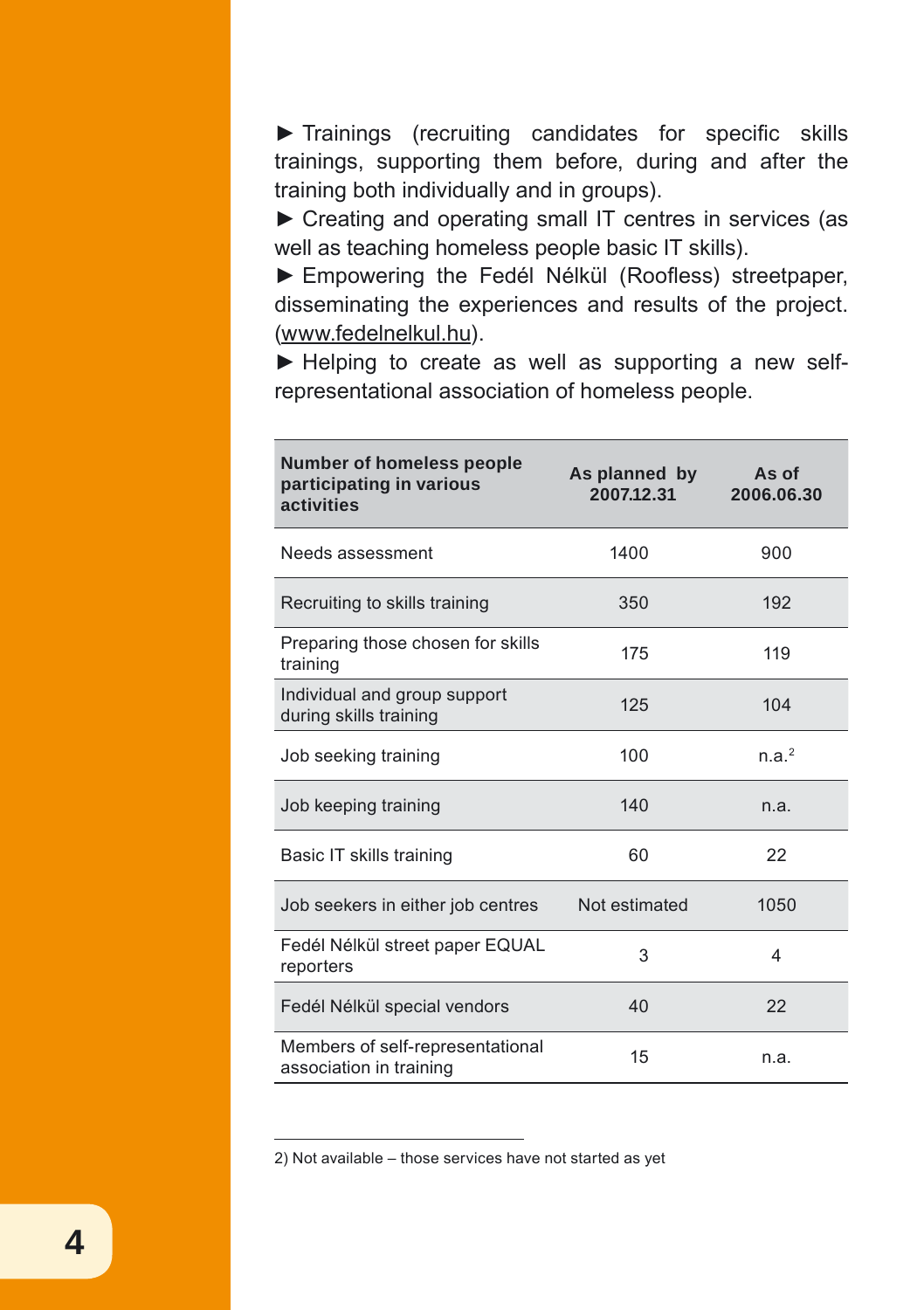# **PROGRAM 2: IMPROVING SERVICES - TRAINING OF SOCIAL WORKERS**

► Creating and operating a Social Information Centre (SZIK) – providing a wide-range of information for both serv-

ice users and social workers, as well as legal and psychological advice.

This includes 4 specialized networks of social workers, in the following fields of expertise:

- 1. Employment
- 2. Housing
- 3. Addiction
- 4. Social homes for the elderly or disabled

The 4 thematic groups of experts have monthly trainings in their relevant fields.

► Practice-oriented trainings for so-

cial workers (IT skills, policy issues, su-

pervision, teaching homeless people various skills, how to lead small groups, - 150 staff involved).

► Training the staff of the Job Centres (a Job Centre with several years of experience trained our 8 advisors especially for this task).



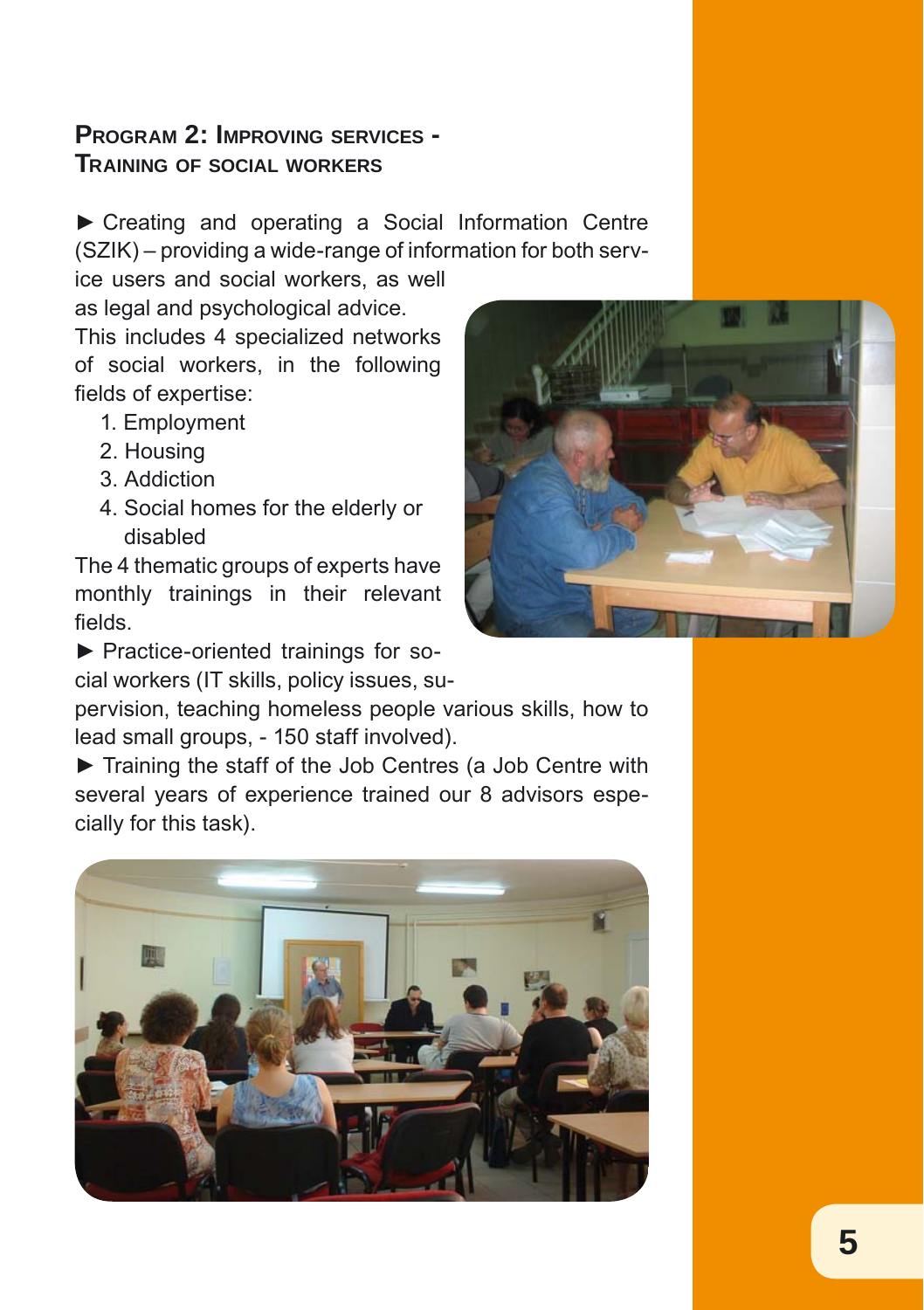## **PROGRAM 3: SOCIAL PURPOSE COMMUNICATION**

#### **The goal of this program is:**

► To integrate the feedback from homeless people and social workers into the project,

► To diminish social prejudice,

► To introduce and disseminate good practice and experience to social services, homeless people and employers.



#### **How?**

► Group discussions (involving homeless people, social workers, employers and journalists, both in services and "neutral" locations).

► "A City of Solidarity" conference – Budapest, September 2006.

 $\blacktriangleright$  Interviews with helpers and service users.

▶ A study about legal possibilities regarding employment (for employers as well as those (to be) employed).

► Publishing various brochures of information (for employers and for homeless job seekers as well).

► Fedél Nélkül (Street Paper) EQUAL special section (every two weeks).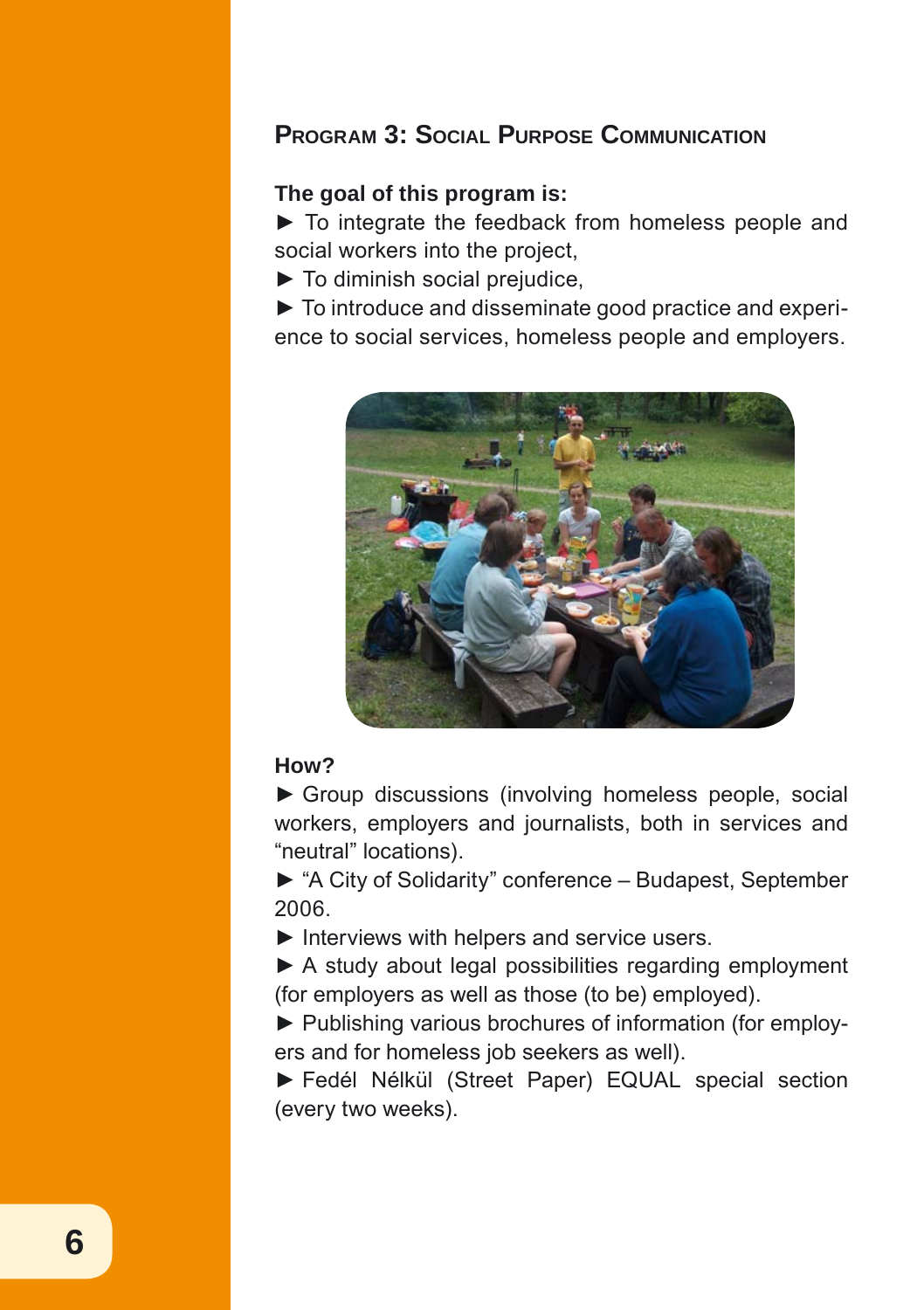## **PROGRAM 4: TRANSNATIONAL ACTIVITIES**

In the course of transnational cooperation the project carries out activities in partnership with three other similar

projects: Interprepa (Paris), Motiva (Madrid) and TMD (London). This partnership is called **4inclusion**.

Common objectives:

► *Objective 1:* To exchange practice and test new new methods for routes into activity, including engagement and volunteering.

► *Objective 2:* To exchange practice and test new methods for routes into the labour market, addressing the needs of both individuals and employers, and including mecha-



nisms such as social enterprise, corporate social responsibility, and access to the open labour market.

► *Objective 3:* To utilise a variety of sources of information to identify and compare the impact of multiple disadvantage on the target groups.

► *Objective 4:* To exchange practice and test new methods for participation to empower the identified target groups and individuals.